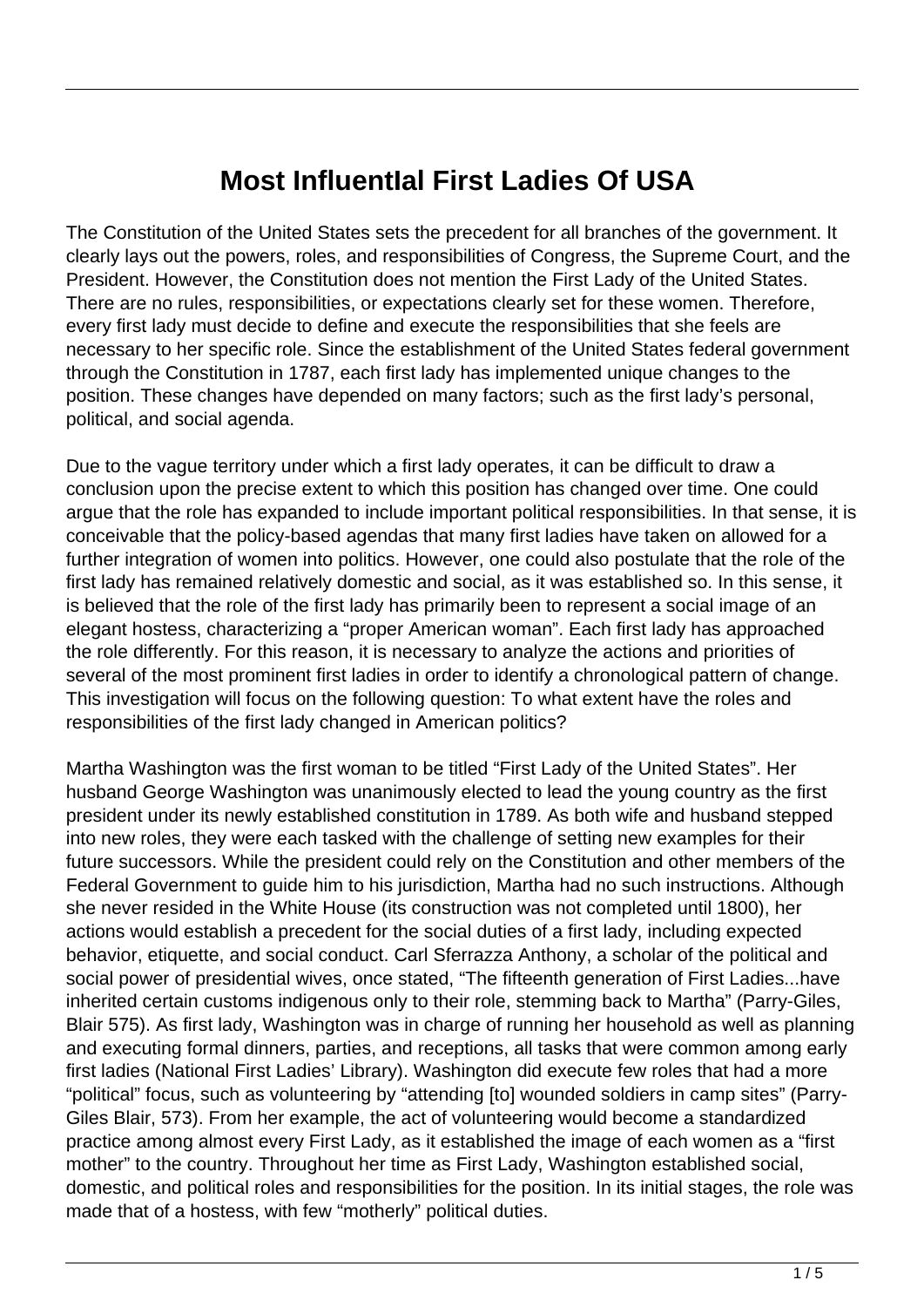The following First Lady, and the first to reside in the White House, was Abigail Adams. Her husband, John Adams, was elected in 1797 and would only serve one term. She wrote innumerous letters of correspondence to her husband, many of which have been archived as important pieces of early American history. In her letters, Adams's words set "an example for the republican mother of her day, a woman fit to bear and raise sons worthy of the new United States of America" (Schneider, 12). This idea of Republican Motherhood, which would see a resurgence in society many years later, was established by women of high social status, specifically the first lady. Abigail's social role continued to fulfill Washington's foundation of a domestic first lady. However, Abigail had many responsibilities that affected the political realm as well. She met with members of Congress and once stated that certain members "ought never to be admitted to the table of the president again" (Parry-Giles Blair, 568). Throughout the American Revolution, Abigail advised her husband on many legal and political aspects, and she continued to do so into his presidency. She weighed in on the topic of Thomas Pickering, the secretary of state. Shortly before President Adams dismissed him, Abigail wrote, "He would not remain in office, if the President possesst such kind of resentments as I hear from various quarters, he permits himself to utter" (Schneidner, 19). This quote embodies the extent to which Abigail Adams was involved with her husband's political affairs, as he often sought out his wife for advice on policy and his administration. Although she executed the social role established previously, Adams differed from her predecessor politically. As first lady, Abigail held roles and responsibilities that were far more politically extensive than that of Martha Washington.

Dolley Madison became the 4th First Lady of the United States when her husband James Madison was elected in 1808. During her eight years in this position, Dolley became one of the first "well-liked" first ladies. She was very well-known throughout the country, as many citizens looked to her for "fashion trends and social customs" (Whiteman, 6). Madison also executed many domestic roles, as she made many plans for renovating and decorating the Executive Mansion (Dolley Madison: America's First Lady). She held formal gatherings each Wednesday night, which two to three hundred people would attend (Dolley Madison: America's First Lady). Although she placed strong emphasis on the domestic aspect of the role, Madison was the first to be formally associated with a specific public task. She aided the foundation of a Washington D.C. home for young orphan girls (National First Ladies' Library). It is in her time as first lady that we see the development of a shift from a strictly domestic role to one including public political aspects as well. Like her predecessors, Madison maintained mostly social and domestic responsibilities. However, her novel act of publicly associating herself with progressive projects would become a common practice among modern first ladies.

Moving further into American history, first ladies continued to serve a purpose that was much more than a social image. Edith Wilson was the 28th First Lady of the United States. Her husband, President Woodrow Wilson, served from 1913 to 1921. Due to the fact that her tenure occurred during either during a presidential campaign, the first World War, or during her husband's illness, Edith was unable to host entertaining during the social seasons (National First Ladies' Library). However, she did serve many political purposes. She sat in on important presidential meetings and advised her husband on his speeches. When President Wilson suffered a debilitating stroke, Edith continued her husband's administration instead of turning it over to the vice president. She became the sole communicator between her husband and his Cabinet, and insisted that all pressing matters, memos, correspondence, questions, and requests be sent to her (National First Ladies' Library). Although Edith Wilson never actually made any important political decisions while her husband was ill, she influenced them by being the sole person who decided which individuals could see the president (Weaver, 51). Due to the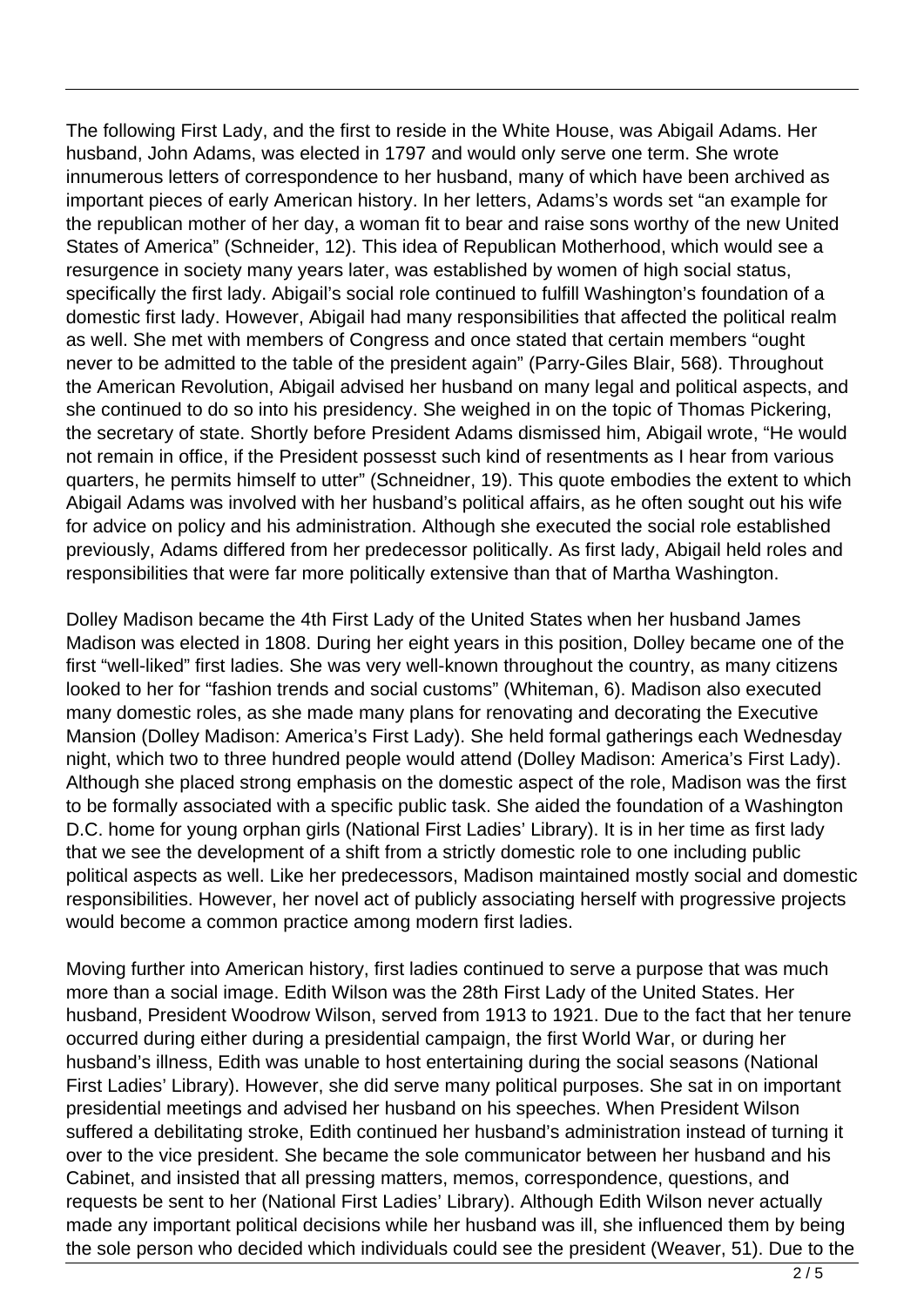fact that Wilson was never given the chance to fulfill traditional social elements of the role of first lady, it is hard to assess the social aspect of her time. Whether or not she would have taken on a more involved social role is unknown and cannot be precisely assumed. However, by assisting in her husband's administration, Edith Wilson made her time as first lady more politically involved than that of her predecessors. Her contribution furthered the advancement of the first lady's roles and responsibilities.

Perhaps the most influential first lady of all, Eleanor Roosevelt served the longest "term" slightly over twelve years (National First Ladies' Library). Her husband served from 1933 to 1945, the only president to serve more than two terms. Eleanor Roosevelt's accomplishments surpassed those of her predecessors in many ways, setting new standards for all of her successors. Many significant historical events such as the Great Depression, World War I and World War II, the Holocaust, the founding of the United Nations, the Cold War, the rise of Communism, the civil rights movement, and the revival of feminism occurred during her lifetime. In the introduction to Courage in a Dangerous World: The Political Writings of Eleanor Roosevelt, Allida M. Black embodies the work of Eleanor Roosevelt with the quote, "Her legacy as first lady, delegate to the United Nations, Democratic party leader, humanitarian, and social activist made her an icon to millions, many of whom would agree on nothing but their respect for her". Roosevelt was a prime example of the gradual evolution of the role of first lady. She delivered over fifty speeches each year for over thirty years (Black, 2). Throughout her time in the White House, Roosevelt accomplished many things that would continue to impact the United States for many years to come. For example, she briefly held an official position under her husband's administration. When the United States began to rearm its military after the second World War began in Europe, Roosevelt became the codirector of the Office of Civilian Defense. In addition to this, Eleanor also pursued many other personal and "semiofficial" projects (Wills). Unlike her predecessors, Eleanor actually wished to avoid "purely social gatherings" whenever she could (Wills). Her accomplishments are innumerable. Both politically and personally, Roosevelt was an inspiration for not only her successors but for all women in general. There is a large difference between her time as first lady and that of the previous women. This is due to the fact that she was politically motivated rather than socially motivated. The political achievements of Eleanor Roosevelt greatly advanced the roles and responsibilities of the first lady.

Jacqueline Kennedy (commonly referred to as "Jackie") became the 35th First Lady in 1961, when her husband John F. Kennedy took the presidential oath of office. She strived for excellence in all her endeavors and felt a passionate sense of patriotism and obligation to her country. While this is true, she also felt that her most important roles were that of a wife and mother. She once told a journalist that "if you bungle raising your children, I don't think whatever else you do matters very much" (JFK Library). Many of Jackie Kennedy's roles and responsibilities were social. She focused on restoring the White House and adding amenities that would make it a good home for her family. She also wished to preserve the history of the United States displayed through the White House, establishing a White House Fine Arts Committee, and gathering many pieces of historical American art and furniture from around the country (JFK Library). Kennedy was seen as a fashion icon, receiving international attention for her style. She made more international trips than any previous first lady. She traveled both with the President and alone, forming close personal friendships with many world leaders and helping to advance the political agenda of the President. For instance, she gave speeches in Spanish regarding the "promise of the Administration's Peace Corps" (National First Ladies' Library). Jacqueline Kennedy represented the societal image of women in her time period. She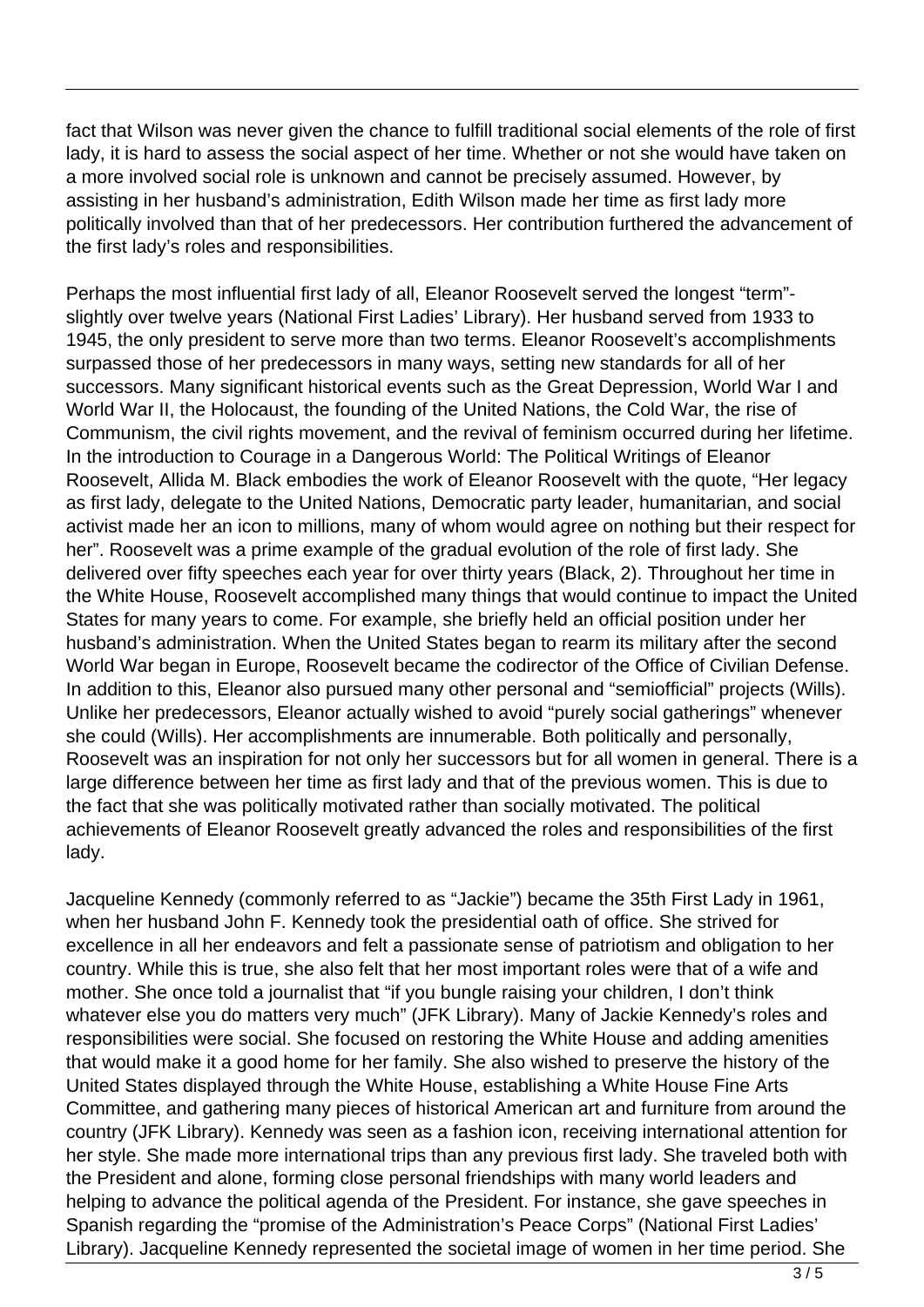upheld many important political duties and remained committed to them and to her country. While she declared her upmost priorities to be her family, her increasingly active duties allowed the role to evolve.

Elizabeth Ford (more commonly known as "Betty" Ford) became the 38th First Lady when President Richard Nixon resigned and her husband, Vice President Gerald Ford, was sworn into office. As first lady, Betty Ford immediately dedicated herself to the role, taking on many public issues and using her platform to make a difference among them. She focused her efforts on gathering support for the arts, as well as handicapped children (Witherbee). She was also (according to her successor, Rosalynn Carter) a "champion for women's rights", constantly advocating and working for the passage of the Equal Rights Amendment. While many of her acts as first lady contributed to her legacy among American politics and society, Ford is most known for her ability to bring private issues to public attention. She spoke extensively and openly on her struggles with cancer and substance addiction. Just seven weeks into her time in the White House, Ford was diagnosed with breast cancer. This had been a sensitive subject among society, one that was not a frequent open discussion. However, in the wake of Nixon's Watergate scandal, the Ford administration was focused on rebuilding the trust of American citizens. Therefore, when Ford was to undergo an emergency mastectomy, she shockingly decided to have the information made public. Her openness on issues made her one of the most popular first ladies, following closely behind Eleanor Roosevelt. Following the news, thousands of American women hurried to get mammograms and the number of early-diagnosed breast cancer cases rose significantly. This rise has since been deemed the "Betty Ford blip" (Witherbee). After her surgery, Ford continued to speak about her experience, both raising awareness and changing the public perception of the illness. Ford also went public with her recovery from alcohol addiction and other substance abuse instances in 1978. Again, her bravery brought a serious issue to national attention, causing an increase in "women-focused research and treatment" (White). Similar to her public agenda, Ford's social roles were unconventional. Her love and dedication to the arts showed here, as her post-dinner entertainment was "lively and informal" (National First Ladies Library), with dancing always proceeding. It is a well-known fact that Betty Ford was one of the most unorthodox and outspoken of all American first ladies. She took on a more politically-based agenda than most of her predecessors, and while she did preform social tasks, it is her active involvement with important issues that she is remembered for. It is her willingness to stretch beyond the barrier of social norms to give light to subjects she believed needed attention most that allowed her to shape the role of first lady.

The next First Lady of the United States was Rosalynn Carter. Her husband, President Jimmy Carter, was sworn into office in 1977. The Carters remained in the white house until 1790, when President Carter lost reelection. During her "tenure", Carter focused her efforts on raising awareness for mental health issues, ratification of the Equal Rights Amendment, support for the elderly, and many other issues. Carter was one of the most involved First Ladies in American history, due to her deep and involved concern for such matters. In her autobiography, First Lady from the Plains, Carter disclosed that she was distinctly proud of her work with the President's Commission on Mental Health. Like some of her predecessors, Carter sat in on cabinet meetings. She also met privately with her husband each week to confer about political policy. In her first year as first lady, Carter visited "16 nations and 21 domestic cities; worked 250 hours on mental health; held 21 press conferences; supervised 39 receptions, 20 congressional breakfasts and 8 state dinners; was briefed for 71 hours on foreign and domestic affairs and spent 210 hours learning Spanish" (Jensen, 769). Her most prominent roles as first lady were